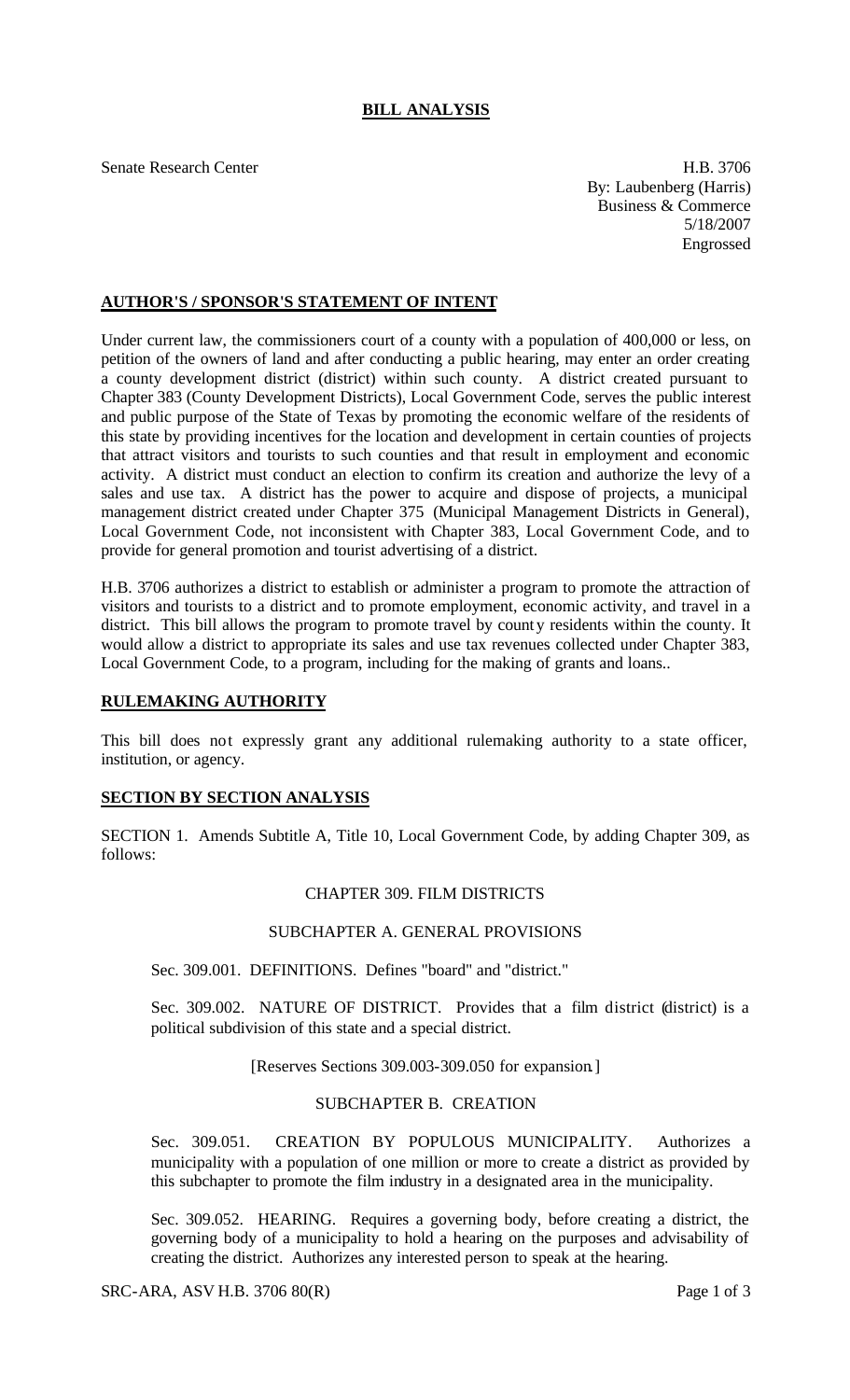Sec. 309.053. ORDER CREATING DISTRICT; INITIAL DIRECTORS. (a) Authorizes a governing body by order, if a governing body finds that the municipality and the designated area would benefit from the district's creation, to create the district, after a hearing under Section 309.052.

(b) Requires the order to make certain specifications.

(c) Requires the initial directors' terms to be staggered, with as near as possible to half of the directors' terms expiring on the same date in not more than one year and the remainder expiring on the same date in not more than two years.

[Reserves Sections 309.054-309.100 for expansion.]

### SUBCHAPTER C. BOARD OF DIRECTORS

Sec. 309.101. GOVERNING BODY. Provides that a district is governed by a board of at least seven directors (board).

Sec. 309.102. TERMS. Provides that the directors serve staggered two-year terms.

Sec. 309.103. APPOINTMENT BY MUNICIPALITY. Requires the governing body of a municipality that creates a district to appoint the directors as provided by the order creating the district. Requires the directors to include certain persons.

Sec. 309.104. COMPENSATION; EXPENSES. Provides that a director is not entitled to compensation but is entitled to reimbursement for actual and necessary expenses.

Sec. 309.105. OFFICERS. Requires the board to elect a presiding officer, a secretary, a treasurer, and any other officers the board considers necessary.

[Reserves Sections 309.106-309.150 for expansion.]

SUBCHAPTER D. POWERS AND DUTIES

Sec. 309.151. PROMOTION OF FILM INDUSTRY. Requires a district to promote the film industry in the district.

Sec. 309.152. PARTNERSHIP WITH LOCAL COMMUNITIES. Requires a district to act jointly with the municipality, bcal businesses, the film industry, and other local communities to promote the film industry in the district.

Sec. 309.153. INCENTIVES. Authorizes a district to provide incentives to promote the film industry in the district.

Sec. 309.154. DONATIONS; GRANTS. Authorizes a district to accept a donation or grant from any person for any district purpose.

Sec. 309.155. EXECUTIVE DIRECTOR; EMPLOYEES. Authorizes a district to hire an executive director and other employees.

[Reserves Sections 309.156-309.200 for expansion.]

# SUBCHAPTER E. FINANCIAL PROVISIONS

Sec. 309.201. BORROWING. Authorizes a district to borrow money from any person for any district purpose.

[Reserves Sections 309.202-309.250 for expansion.]

### SUBCHAPTER F. DISSOLUTION